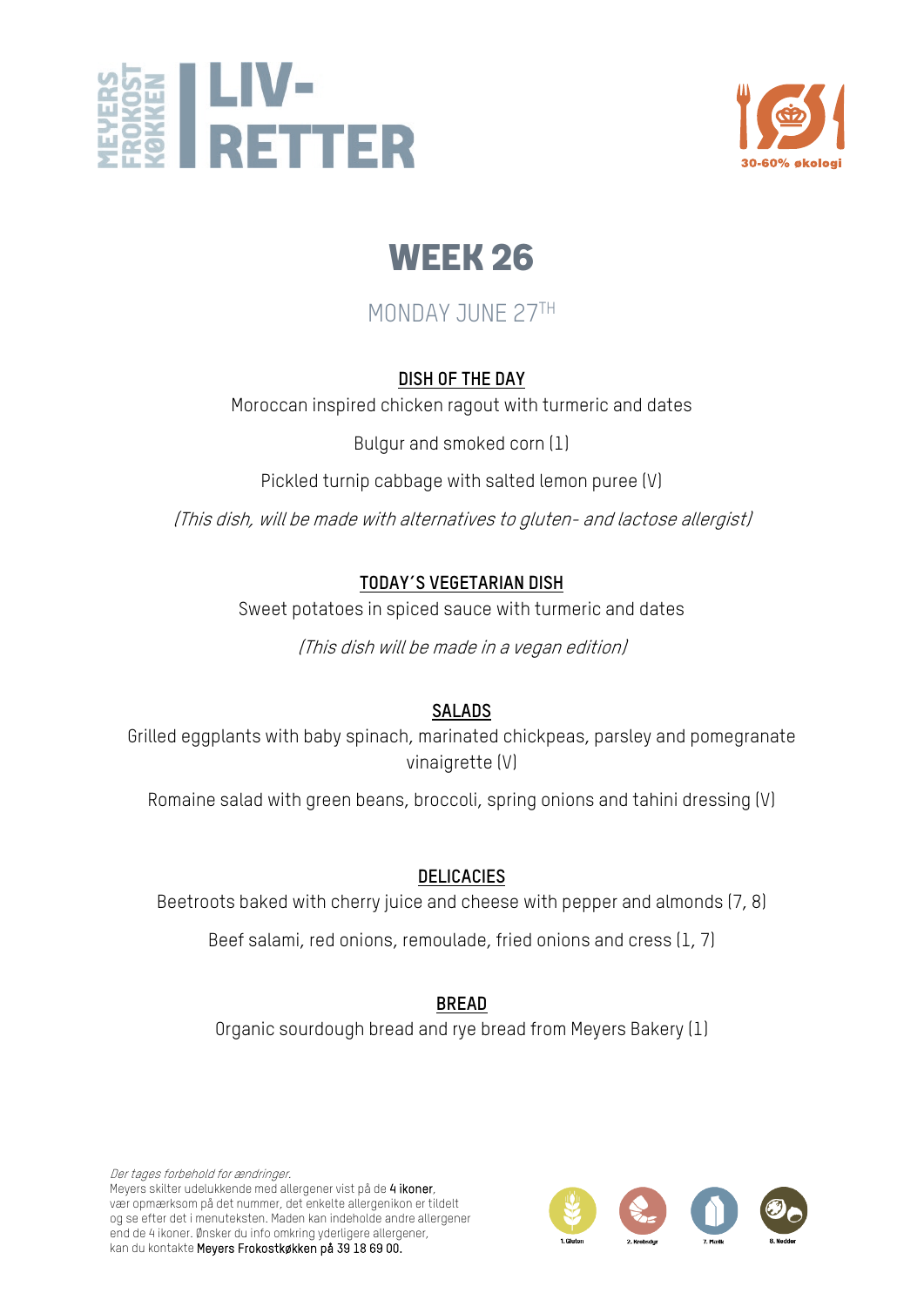



## TUESDAY JUNE 28TH

#### **DISH OF THE DAY**

Fish cakes of cod and salmon with dill – 2 pr. Person (7)

Boiled potatoes with kale (V)

Tartare sauce with kale

(This dish, will be made with alternatives to gluten- and lactose allergist)

#### **TODAYS VEGETARIAN DISH**

Nordic falafels with mushrooms, split peas, mild chili and apple (V)

(This dish will be made in a vegan edition)

#### **SALADS**

Pearl barley and endive with salad cheese, chervil, cucumber and toasted hazelnuts (1, 7, 8) Crudité of radishes and carrots with lemon, parsley and lettuce (V)

#### **DELICACIES**

Mortadella of chicken, basil mayo, pickled red onions and tomatoes

Wiener salad of pork, potatoes, chives, cucumber and chervil (7)

#### **BREAD**

Organic sourdough bread and rye bread from Meyers Bakery (1)

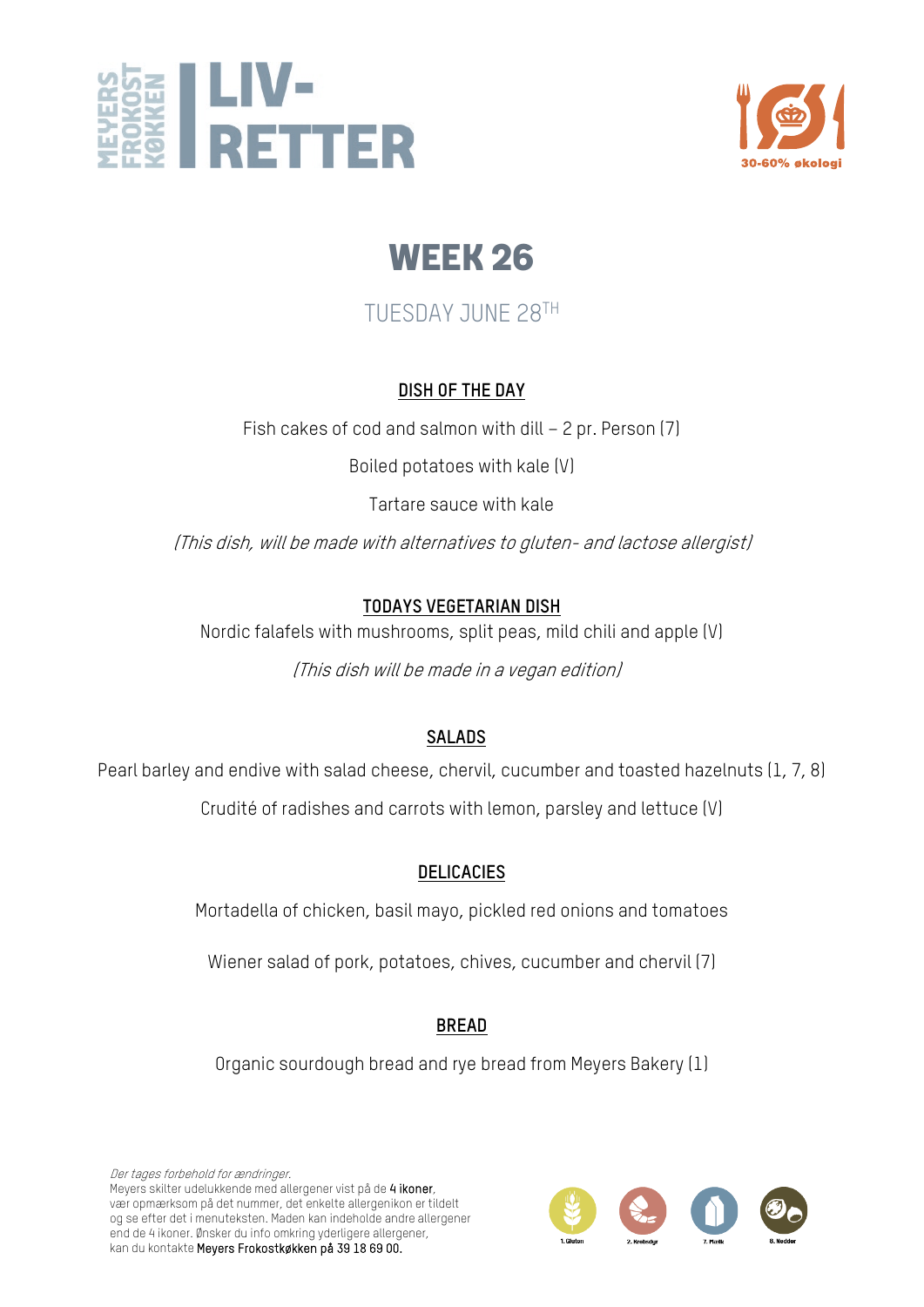



### WEDNESDAY JUNE 29TH

#### **DISH OF THE DAY**

Pork roast sandwich with crispy pork rinds

Pickled red cabbage and freshly chopped red cabbage (V)

Pickled cucumbers and dijonnaise

(This dish, will be made with alternatives to gluten- and lactose allergist)

#### **TODAY´S VEGETARIAN DISH**

Organic celeriac patty with smoked bay leaves salt. Served with sourdough bun (1)

(This dish will be made in a vegan edition)

#### **SALADS**

Raw salad of carrots, toasted sunflower seeds and sultana raisins (V)

Potatoes with red salads and apple-vinaigrette (V)

**DELICACIES**

Marinated herring with capers, dill and crème fraiche (7)

Smoked vegetables with hummus (V)

**BREAD**

Organic rye bread from Meyers Bakery (1)

### **TODAY´S SHOT**

Ginger, apple, lemon

Der tages forbehold for ændringer. Meyers skilter udelukkende med allergener vist på de 4 ikoner, vær opmærksom på det nummer, det enkelte allergenikon er tildelt og se efter det i menuteksten. Maden kan indeholde andre allergener end de 4 ikoner. Ønsker du info omkring yderligere allergener, kan du kontakte Meyers Frokostkøkken på 39 18 69 00.

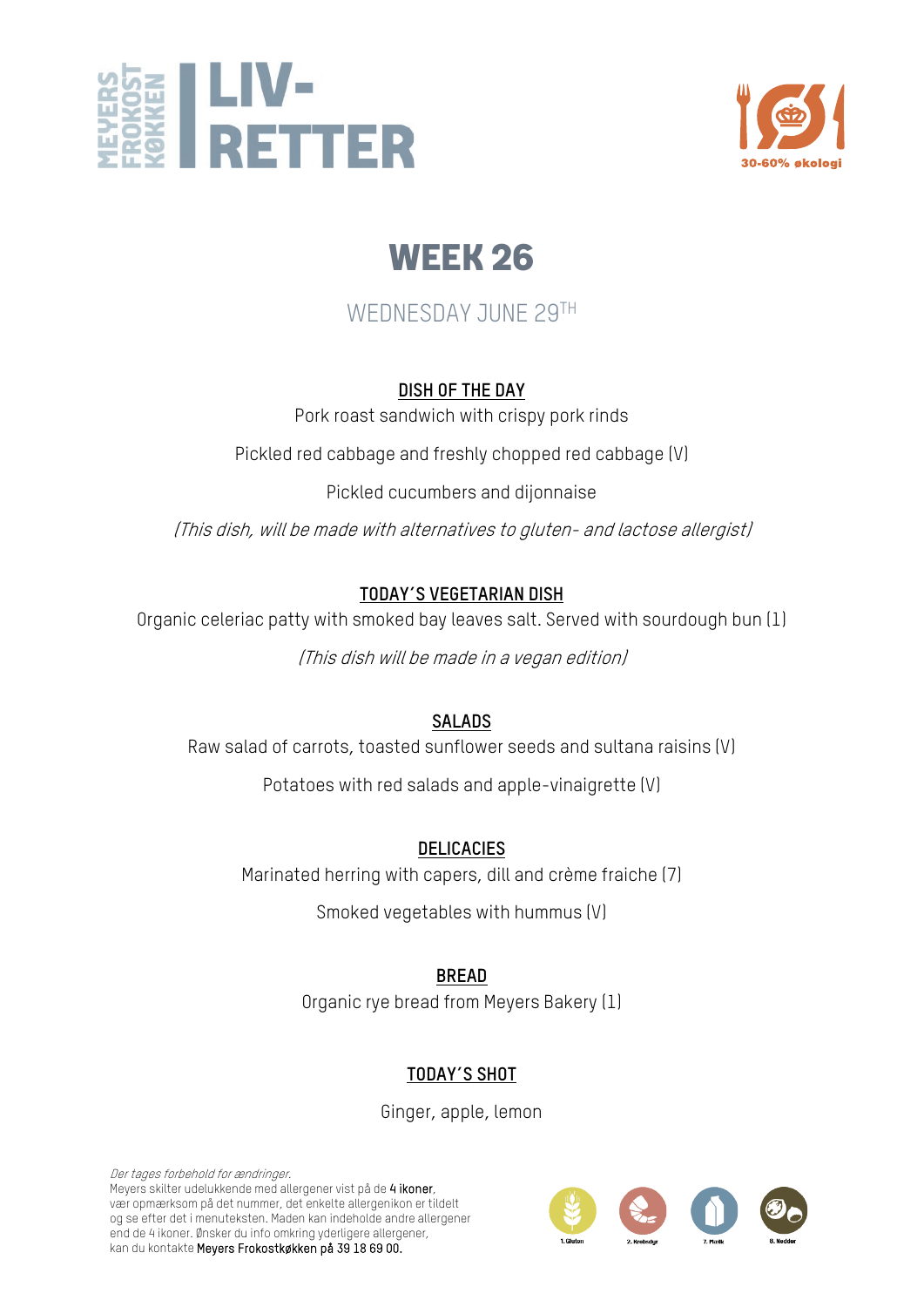



## THURSDAY JUNE 30TH

#### **DISH OF THE DAY**

Ragout with beef in tomato sauce with red wine and herbs

Pasta penne with olive oil (1)

Parsley and parmesan (7)

(This dish, will be made with alternatives to gluten- and lactose allergist)

#### **TODAY´S VEGETARIAN DISH**

Fried tempeh in tomato sauce with herbs

(This dish will be made in a vegan edition)

#### **SALADS**

Baked fennel with tarragon, parsley, lentils, fresh pear and pear dressing (V)

Crispy salad of beans, tomatoes, cucumber and oregano (V)

#### **DELICACIES**

Turkey pastrami with spiced tomato chutney and horseradish

Egg salad of organic eggs, curry, skyr, parsley and pickled turnip cabbage (7)

**BREAD**

Organic sourdough bread and rye bread from Meyers Bakery (1)

#### **TODAY´S CAKE**

Fragilité with chocolate (1, 7, 8)

Der tages forbehold for ændringer. Meyers skilter udelukkende med allergener vist på de 4 ikoner, vær opmærksom på det nummer, det enkelte allergenikon er tildelt og se efter det i menuteksten. Maden kan indeholde andre allergener end de 4 ikoner. Ønsker du info omkring yderligere allergener, kan du kontakte Meyers Frokostkøkken på 39 18 69 00.